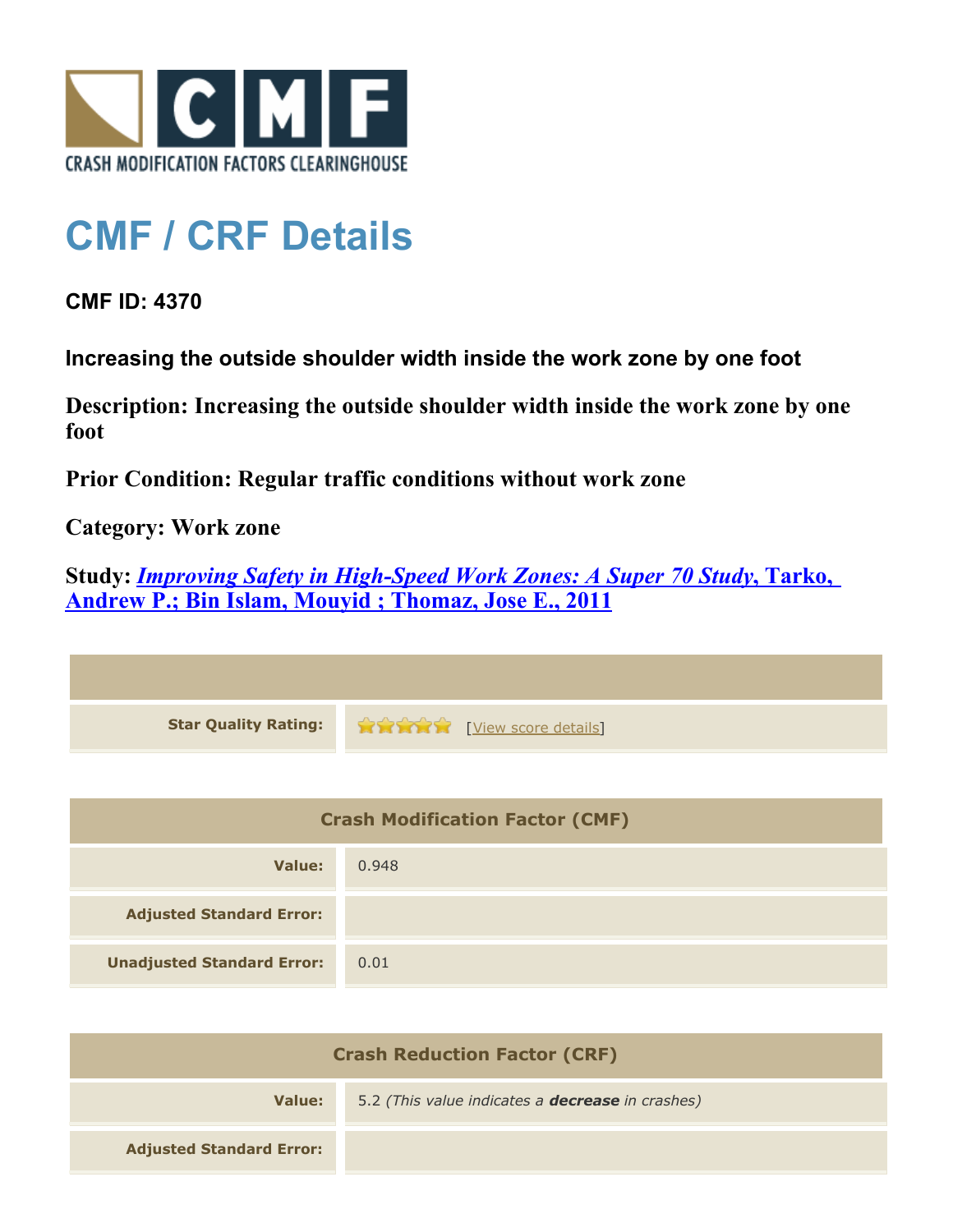| <b>Applicability</b>       |                               |
|----------------------------|-------------------------------|
| <b>Crash Type:</b>         | All                           |
| <b>Crash Severity:</b>     | All                           |
| <b>Roadway Types:</b>      | Principal Arterial Interstate |
| <b>Number of Lanes:</b>    |                               |
| <b>Road Division Type:</b> | Divided by Median             |
| <b>Speed Limit:</b>        |                               |
| <b>Area Type:</b>          | Urban                         |
| <b>Traffic Volume:</b>     |                               |
| <b>Time of Day:</b>        | Not specified                 |

## *If countermeasure is intersection-based*

| <b>Intersection Type:</b>         |  |
|-----------------------------------|--|
| <b>Intersection Geometry:</b>     |  |
| <b>Traffic Control:</b>           |  |
| <b>Major Road Traffic Volume:</b> |  |
| <b>Minor Road Traffic Volume:</b> |  |

| <b>Development Details</b>      |              |
|---------------------------------|--------------|
| <b>Date Range of Data Used:</b> | 2006 to 2008 |
| <b>Municipality:</b>            | Indianapolis |
| State:                          | <b>IN</b>    |